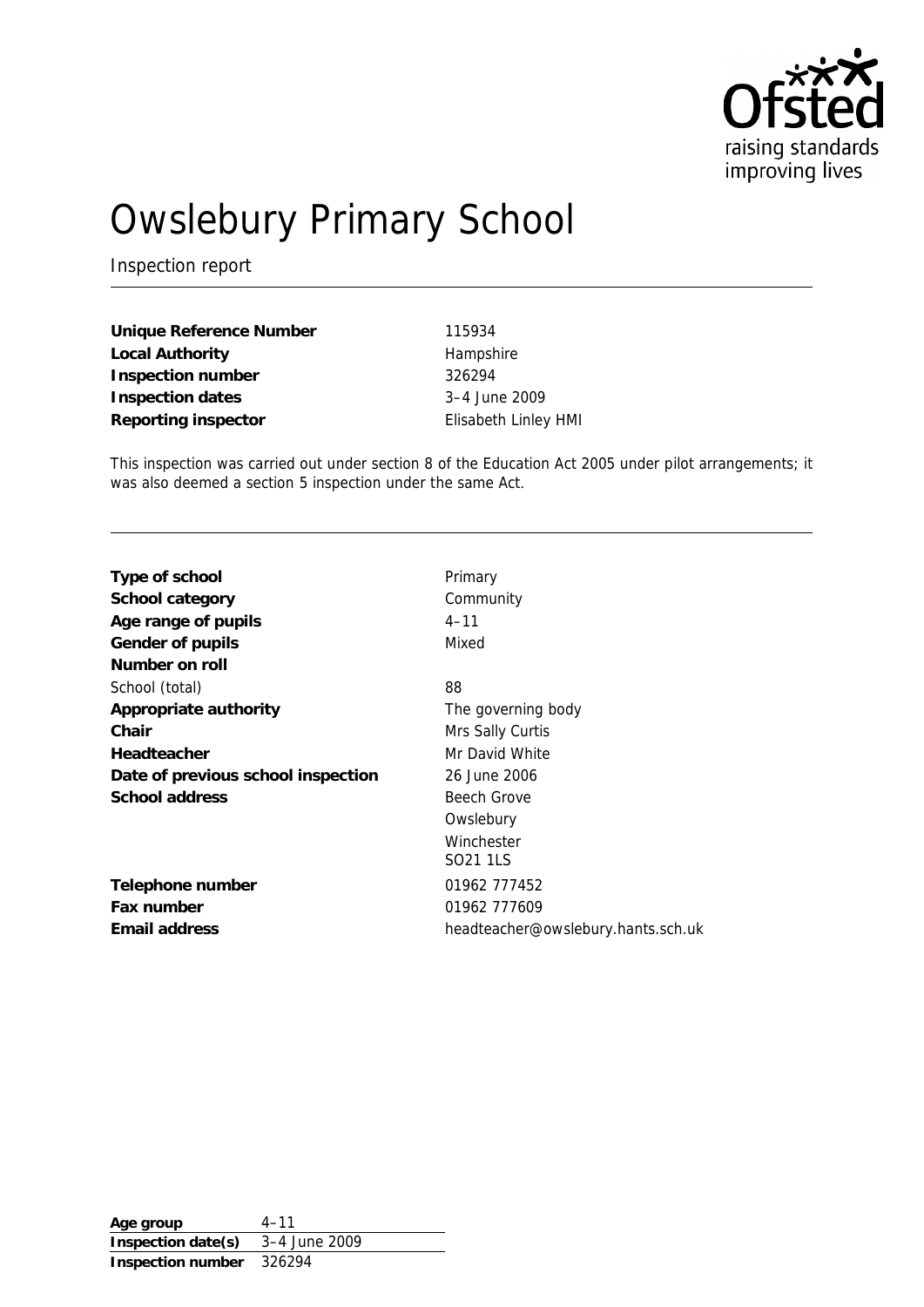#### © Crown copyright 2009

#### Website: www.ofsted.gov.uk

This document may be reproduced in whole or in part for non-commercial educational purposes, provided that the information quoted is reproduced without adaptation and the source and date of publication are stated.

Further copies of this report are obtainable from the school. Under the Education Act 2005, the school must provide a copy of this report free of charge to certain categories of people. A charge not exceeding the full cost of reproduction may be made for any other copies supplied.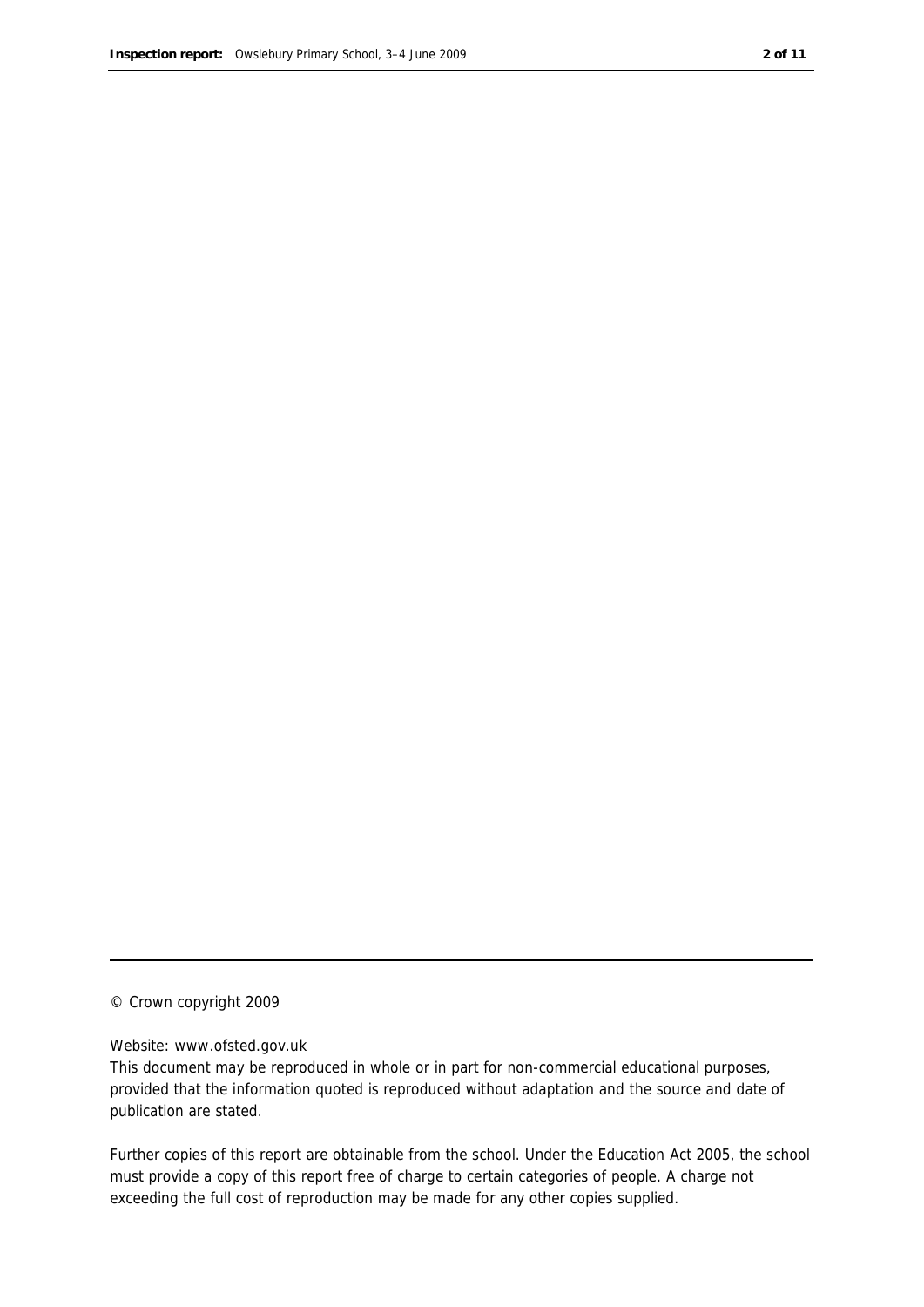## **Introduction**

This pilot inspection was carried out by one of Her Majesty's Inspectors. The inspector visited six lessons and held meetings with the chair of governors, staff and groups of pupils, and spoke to parents. The inspector observed the school's work, and looked at management documentation, curriculum information, health and safety policies and procedures, teachers' planning and 40 questionnaires returned by parents. Samples of pupils' work were also scrutinised.

The inspector reviewed many aspects of the school's work, and looked in detail at the following:

- the progress made by different groups of learners, for example boys and the more able pupils
- the quality and use of assessment by teachers to support learning through effective planning
- the effectiveness of target setting, tracking and analysis of data to inform planning and so raise standards.

## **Information about the school**

Owslebury Primary School is much smaller than most primary schools. The school serves the rural community where it is situated, although many pupils who live some distance away also attend the school. The school has enjoyed stability in staffing and a steady growth in the number of pupils on roll, which has increased since the school's last inspection. All pupils who attend are of White British heritage. The proportion of pupils who have a statement of special educational need is above average. The proportion of pupils who have learning difficulties and/or disabilities is below average. These pupils mainly have speech and language, moderate learning, visual impairment and autistic needs. The school has received numerous awards including the Enhanced Healthy School award and Artsmark Silver. The school is also actively involved in a number of partnership arrangements such as 'School Sports', 'SCOTS' – a group of small local schools, and 'morethanschool' – a local extended schools' partnership.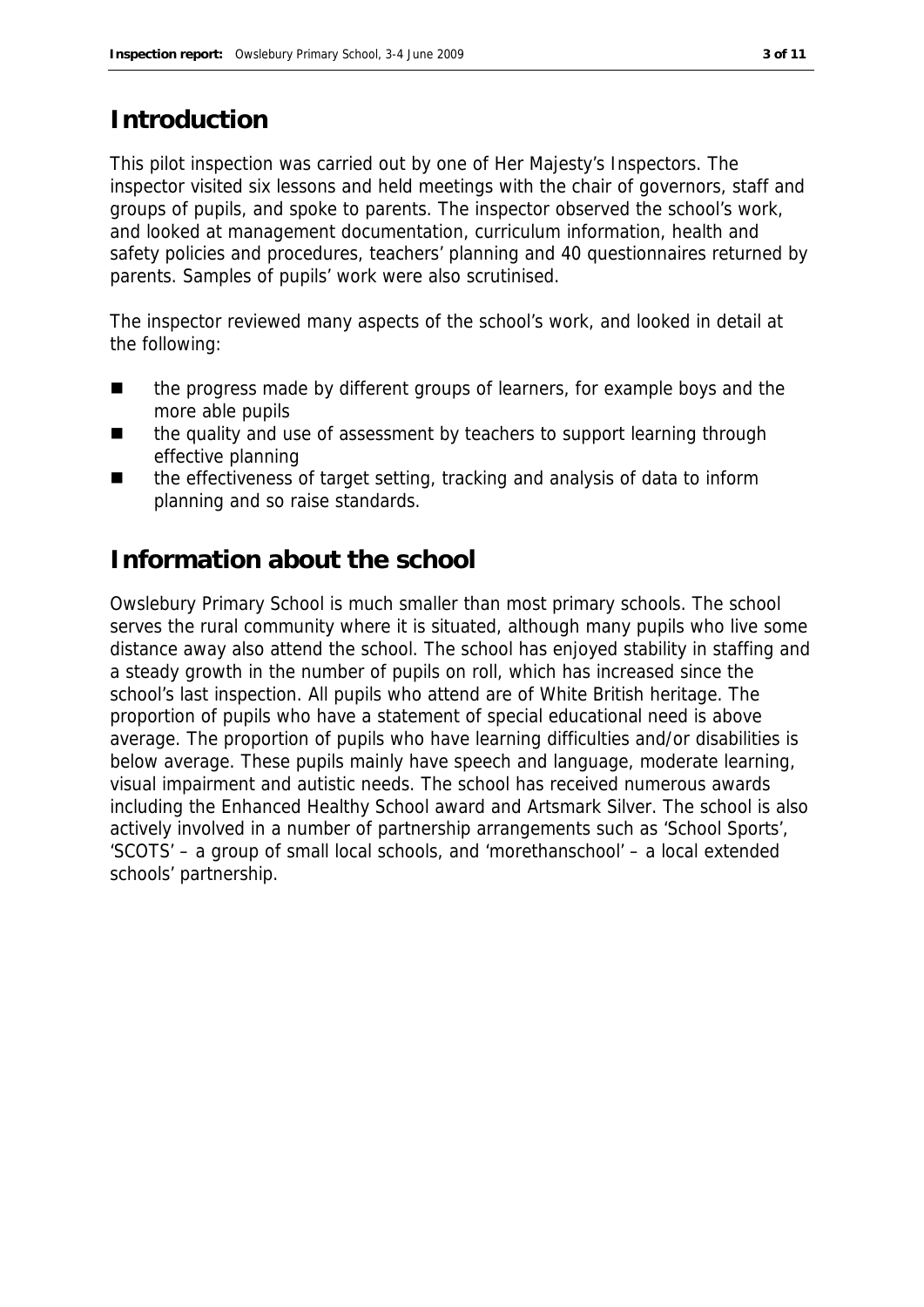## **Inspection judgements**

**Grades: 1 is outstanding, 2 is good, 3 is satisfactory, and 4 is inadequate**

## **Overall effectiveness 2**

**Capacity for sustained improvement 2**

## **Main findings**

The school's strengths are in its teamwork and in being led and managed effectively by the headteacher and deputy headteacher. Staff, governors, parents and pupils work together very well to secure a happy environment where everyone tries their best and is rewarded with success. Staff and pupils feel valued and the vast majority of parents are overwhelmingly supportive of the school. They recognise the outstanding partnerships that have been established with parents to aid their children's learning. In particular, they value the excellent care, guidance and support that the school provides for their children. Parents whose children have particular needs say that the support they receive is 'tremendous', enabling their children to access the curriculum along with their peers. One parent wrote that their child's 'progress since attending Owslebury has been miraculous'. The progress that all pupils make is tracked effectively and the data gathered are analysed well to set challenging targets. Pupils and teachers discuss targets and, through their understanding of them, pupils are motivated to succeed. The small classes mean that teachers know their pupils very well and respond effectively to their needs during lessons. However, teachers do not always plan well enough to ensure that lessons challenge the more able pupils from the moment that the lesson begins. Even so, over time, all pupils achieve well. Boys and girls achieve well with respect to their capabilities and, by the end of Year 6, most attain standards that are above average in English, mathematics and science. This is because teaching is good and lessons are fun. Pupils say the topics they study and activities they do are 'great'. They are right – the curriculum is outstanding. It is no surprise, then, to learn that pupils' attendance is above average. However, some pupils find punctuality a problem and the school is working hard with everyone concerned to help them arrive on time. Senior leaders, staff and governors are clear about the school's strengths and areas for improvement because self-evaluation is good. As a result, the school has made good progress since the time of its last inspection and continues to demonstrate that it has good capacity to improve.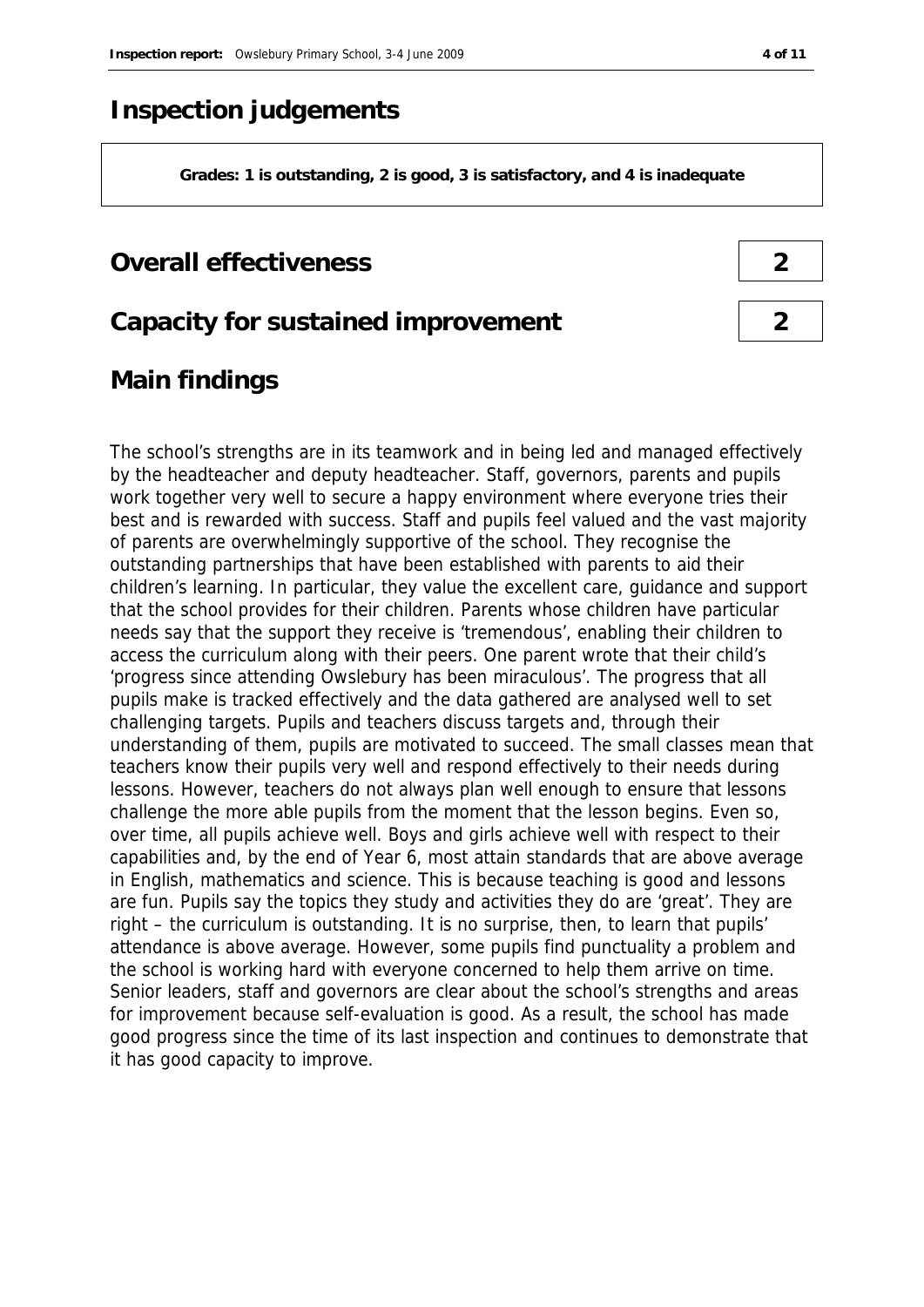#### **What does the school need to do to improve further?**

 Improve the quality of teachers' planning so that the more able pupils are challenged to achieve as well as they can from the beginning of every lesson, and with each activity they are set to complete.

### **Outcomes for individuals and groups of pupils 2**

Pupils enjoy their time at school and feel safe. They are very proud of their school and respond well to the opportunities and responsibilities available to them. School councillors take their role very seriously. They report to governors on the work they have done and the changes they have influenced, not least the refurbishment of the pupils' toilets and the playground improvements. Others take on board their duties as monitors effectively and all pupils act as buddies to others in need of a friend. One of their favourite tasks is watering the vegetables that are grown at school. Pupils speak with pride of the fact that they grow and eat their own produce. They are fully aware of what constitutes a healthy lifestyle and the importance of keeping fit and active. Similarly, they demonstrate a mature understanding of others who have different needs from their own. In their learning during 'We Belong' week, they valued a visitor coming into school to share with them facts about their disability. In supporting others they contribute very well to the community beyond school, for example in fundraising for charities and participating in community events.

The strength of the pupils' personal development is demonstrated by their good behaviour and very good attitudes to learning. It is this application to learning that makes an appreciable contribution to pupils' achievement. In lessons, pupils showed that they were enthusiastic, confident and articulate and they all responded well to the questions that were asked of them by their teachers. In discussion, the more able pupils said that, on occasions, they find the work they do is too easy and that sometimes they are asked to do the same task as everyone else rather than doing something different that they might find more challenging. This was seen on occasions to be the case during the inspection. However, all pupils said they enjoyed their lessons and data show that pupils make good progress over time. This is borne out by the results of national assessments and tests, although looking at the results of the 2008 Key Stage 1 assessments, it might well seem that boys did not attain as well as they should have done. However, it is clear from the pupils' work and other assessment data that this was not the case. The most recent results showed that all the pupils, including boys and girls, achieved well in relation to their starting points. This picture of good achievement is demonstrated by the results of assessments at the end of Key Stage 2 over the last few years. For example, in 2008, pupils who have learning difficulties attained above the national average for pupils with similar needs and, in 2009, teacher assessments show that standards at the higher level are even better. Inevitably, with small cohorts there are dips and increases in outcomes, but the results show that above-average standards have been maintained. As a result, by the time pupils leave school, with their good basic skills and personal qualities, they are well placed for the next stage of their education.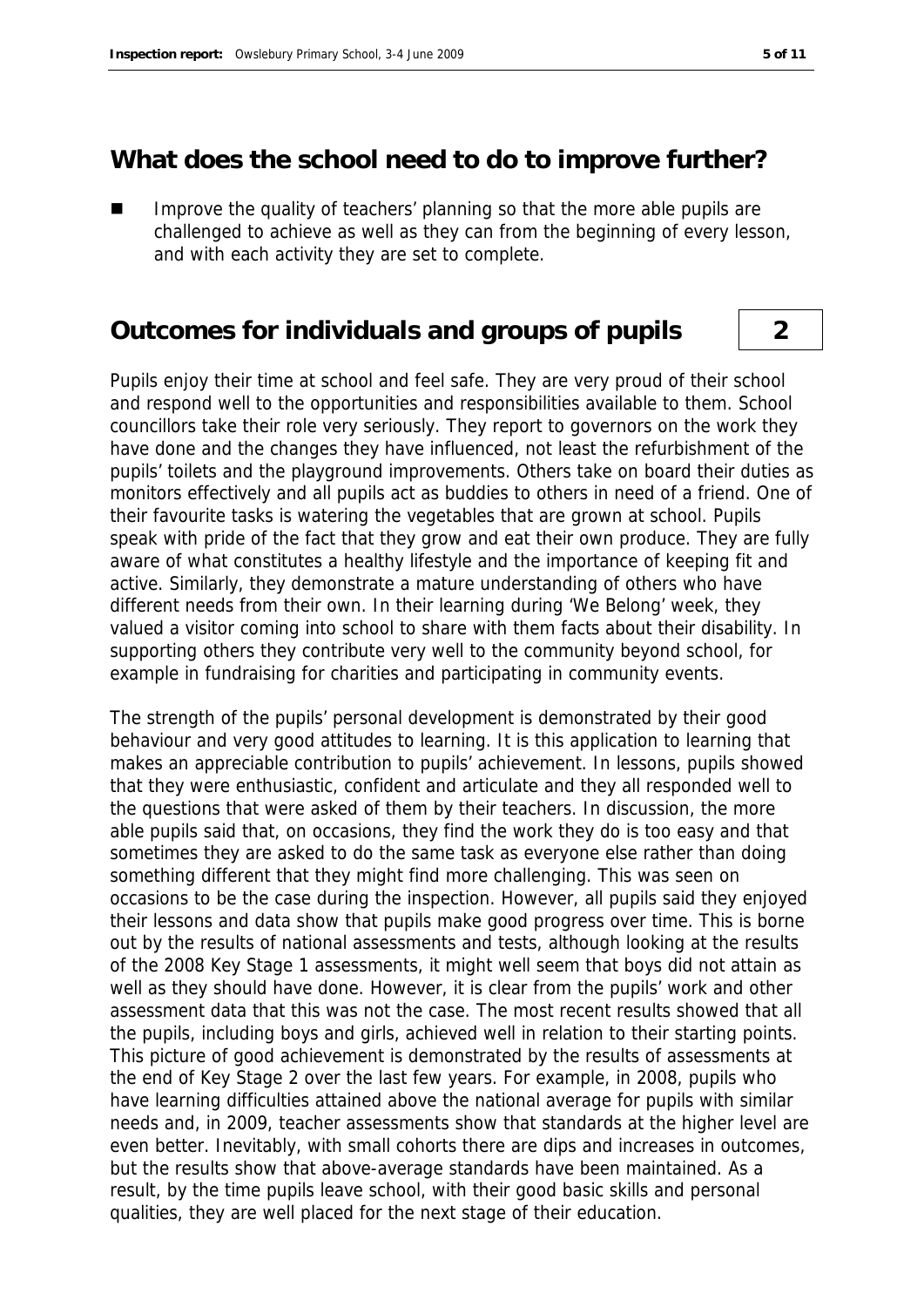| These are the grades for pupils' outcomes |  |
|-------------------------------------------|--|
|-------------------------------------------|--|

| Pupils' attainment <sup>1</sup>                                                                                    |                |  |
|--------------------------------------------------------------------------------------------------------------------|----------------|--|
| The quality of pupils' learning and their progress                                                                 | $\mathfrak{D}$ |  |
| The quality of learning for pupils with learning difficulties and/or disabilities and their<br>progress            |                |  |
| How well do pupils achieve and enjoy their learning?                                                               | 2              |  |
| To what extent do pupils feel safe?                                                                                | 2              |  |
| How well do pupils behave?                                                                                         | $\overline{2}$ |  |
| To what extent do pupils adopt healthy lifestyles?                                                                 |                |  |
| To what extent do pupils contribute to the school and wider community?                                             |                |  |
| Pupils' attendance <sup>1</sup>                                                                                    | $\mathfrak{D}$ |  |
| How well do pupils develop workplace and other skills that will contribute to<br>their future economic well-being? | 2              |  |
| What is the extent of pupils' spiritual, moral, social and cultural development?                                   |                |  |

## **How effective is the provision?**

Teachers form very good relationships with the pupils in their class. This underpins the good quality teaching that takes place throughout school. Notwithstanding this fact, activities planned for the more able pupils do not consistently enable them to get off to a flying start at the beginning of a lesson. Similarly, although learning support assistants provide effective support for pupils in lessons, teachers do not routinely plan for them to make best use of their time during the introductions so that they can, for instance, gather information that will assist the next steps in learning of the pupils with whom they will be working. Partnerships with others to enhance the curriculum and the care, guidance and support provided are excellent. The school is proactive in ensuring that the skills of others are utilised well to meet individual pupils' needs. This is exemplified by the liaison with therapists and outreach workers to aid pupils in their development and learning. Other programmes of work are established so that, for example, pupils develop their coordination skills through a before-school gym session. The high quality of the curriculum is enhanced by extra-curricular sporting and musical activities, exciting topic work, trips out of school and visitors to school. Examples of such visitors include IBM employees who worked with pupils on science activities. There was also a cartoonist, who led a day's work suggested by a parent – this was much enjoyed by the pupils.

| The quality of teaching                                                                                    |  |
|------------------------------------------------------------------------------------------------------------|--|
| The use of assessment to support learning                                                                  |  |
| The extent to which the curriculum meets pupils' needs, including, where<br>relevant, through partnerships |  |

These are the grades for the quality of provision

-

<sup>&</sup>lt;sup>1</sup> The grades for attainment and attendance are: 1 is high; 2 is above average; 3 is broadly average; and 4 is low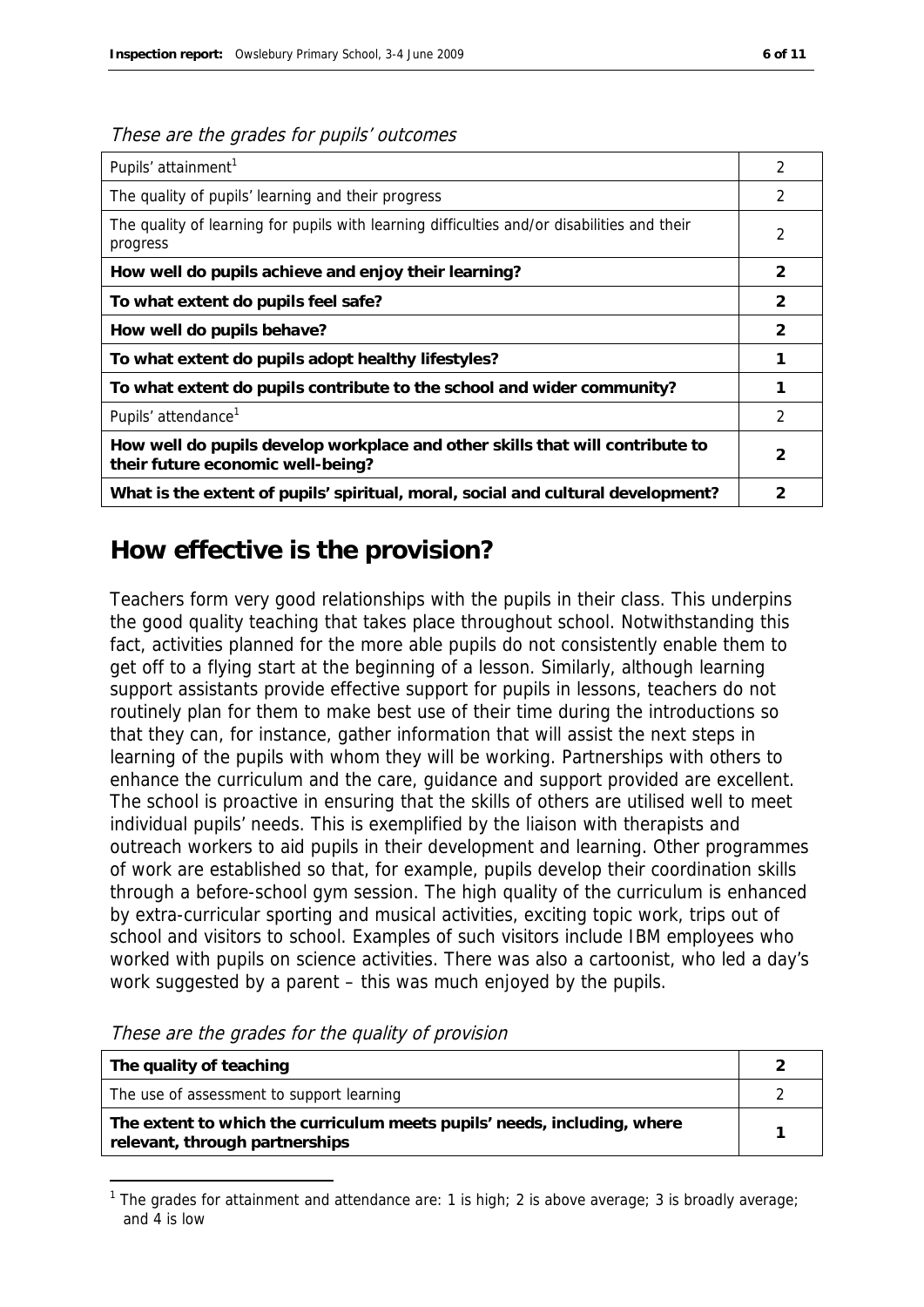The effectiveness of care, guidance and support **1** 1

## **How effective are leadership and management?**

The strong working relationship between the school and its governing body is evident in the school's work. Governors are keen to contribute to the school's drive for improvement and share the staff's ambition for the school's success. As a result, governors take their roles seriously to monitor the work of the school and to contribute their own skills whenever possible. For example, in information and communication technology (ICT), a governor has worked with all junior-age pupils to produce ICT 'podcasts' and DVDs. The headteacher and governors communicate effectively with parents through personal contact, newsletters and by taking careful note of pupils' and parents' surveys. The school is well informed about the needs of the local community and takes its role within the wider community seriously, as exemplified in its work to promote pupils' understanding of faith, ethnicity and culture. Leaders, managers and governors are totally committed to promoting equality of opportunity and they are effective in their work to ensure that all government requirements relating to the safety of pupils are in place. As a result of highly effective financial management, the headteacher and governors have ensured that Owslebury Primary School is a wonderful learning environment and provides good value for money.

| The effectiveness of leadership and management in communicating ambition<br>and driving improvement                                                                 | 2             |
|---------------------------------------------------------------------------------------------------------------------------------------------------------------------|---------------|
| The effectiveness with which the school promotes equality of opportunity and<br>tackles discrimination                                                              |               |
| The effectiveness of safeguarding procedures                                                                                                                        | 2             |
| The effectiveness of the governing body in challenging and supporting the<br>school so that weaknesses are tackled decisively and statutory responsibilities<br>met | 2             |
| The effectiveness of the school's engagement with parents and carers                                                                                                |               |
| The effectiveness of partnerships in promoting learning and well-being                                                                                              | $\mathcal{P}$ |
| The effectiveness with which the school promotes community cohesion                                                                                                 | 2             |
| The effectiveness with which the school deploys resources to achieve value for<br>money                                                                             | 2             |

|  |  |  | These are the grades for leadership and management |
|--|--|--|----------------------------------------------------|
|  |  |  |                                                    |

## **Early Years Foundation Stage**

Parents speak highly of the very good induction that their children receive when they start school. Very effective links with pre-schools and with parents, plus opportunities such as 'mini school', ensure that children get to know their teacher and the Reception class environment very well. As a result, they settle quickly and soon learn the well-established classroom routines. Staff provide a well balanced range of teacher-led and child-initiated opportunities for children, both indoors and outside. In this way children soon learn to be independent. They are confident, make choices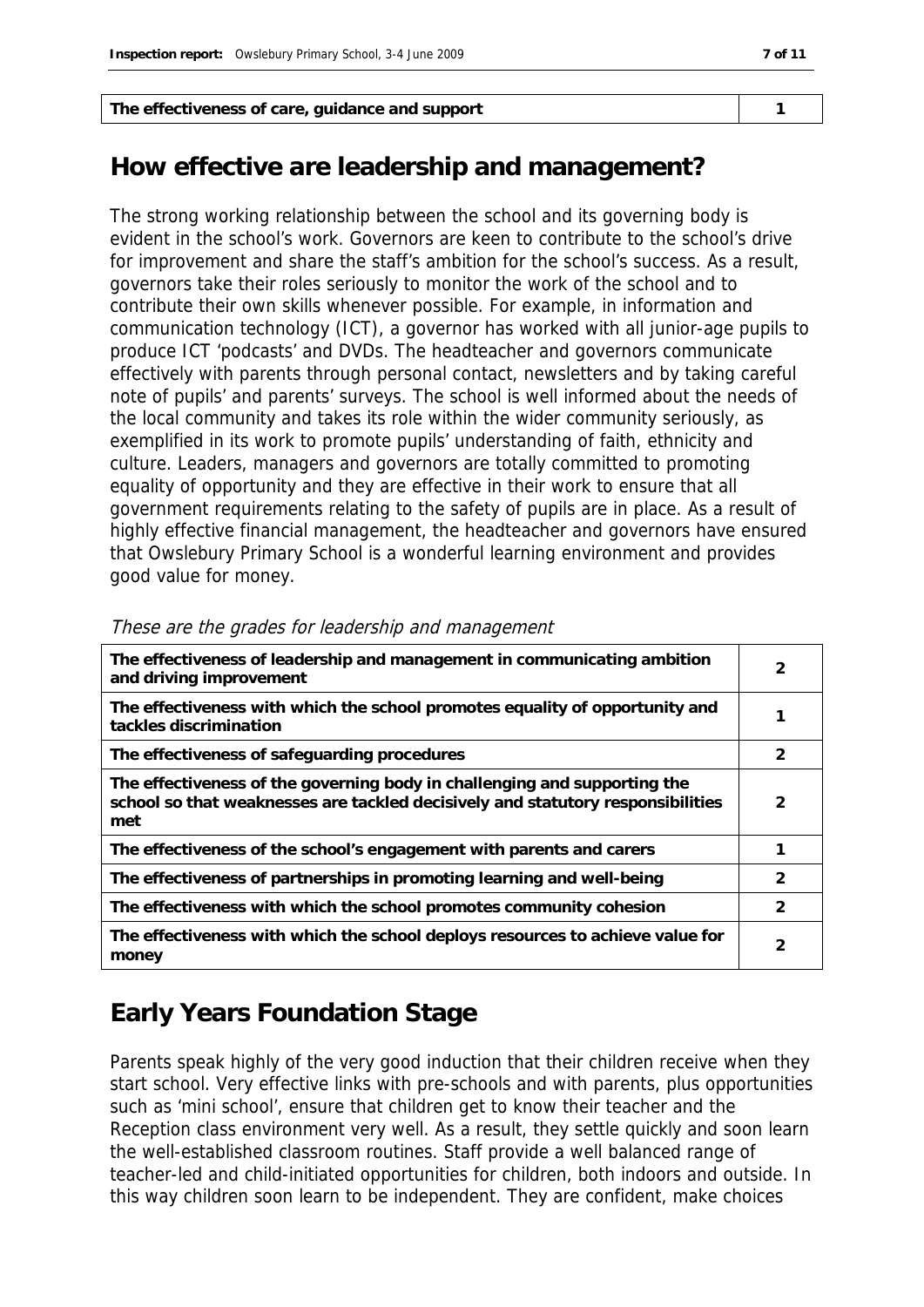and behave well. Relationships with the children are of high quality and children enjoy themselves at school. During the inspection, children very much enjoyed their hands-on experience of studying fishes, and the pictures that they drew of them were very good indeed. A key factor in such positive outcomes is that teaching is good. Children's achievements are assessed regularly and their progress is recorded carefully. However, planning for the full range of activities that are available during the day does not clearly show what children are expected to learn across all the different areas of learning. Similarly, planning for the more able children is not as clear as it might be. Nonetheless, it is apparent that during their time in the Reception class, children make good progress from their starting points.

| Outcomes for children in the Early Years Foundation Stage                             |  |
|---------------------------------------------------------------------------------------|--|
| The quality of provision in the Early Years Foundation Stage                          |  |
| The effectiveness of leadership and management in the Early Years Foundation<br>Stage |  |
| Overall effectiveness of the Early Years Foundation Stage                             |  |

## **Views of parents and carers**

The vast majority of parents are pleased with their children's schooling and the very high level of care that they receive. In particular, parents whose children have statements of special educational needs expressed their confidence in the school and the support it provides for their children so that they are enabled to achieve well. Some parents of more able children or those identified as gifted and talented rightly felt that they were not always challenged as much as they could be. However, the vast majority of parents felt that their children made good progress.

Ofsted invited all the registered parents and carers of pupils registered at Owslebury School to complete a questionnaire about their views of the school. If a parent has more than one child at the school, we ask them to record an answer against all the questions, for each of their children.

The inspector received 44 completed questionnaires. In total, there are 57 family groups of parents and carers registered at the school.

|                                                                     | Always | Most of the<br>time | Occasionally | <b>Never</b> |
|---------------------------------------------------------------------|--------|---------------------|--------------|--------------|
| Overall, I am happy with<br>my child's experience at<br>this school | 38     |                     |              |              |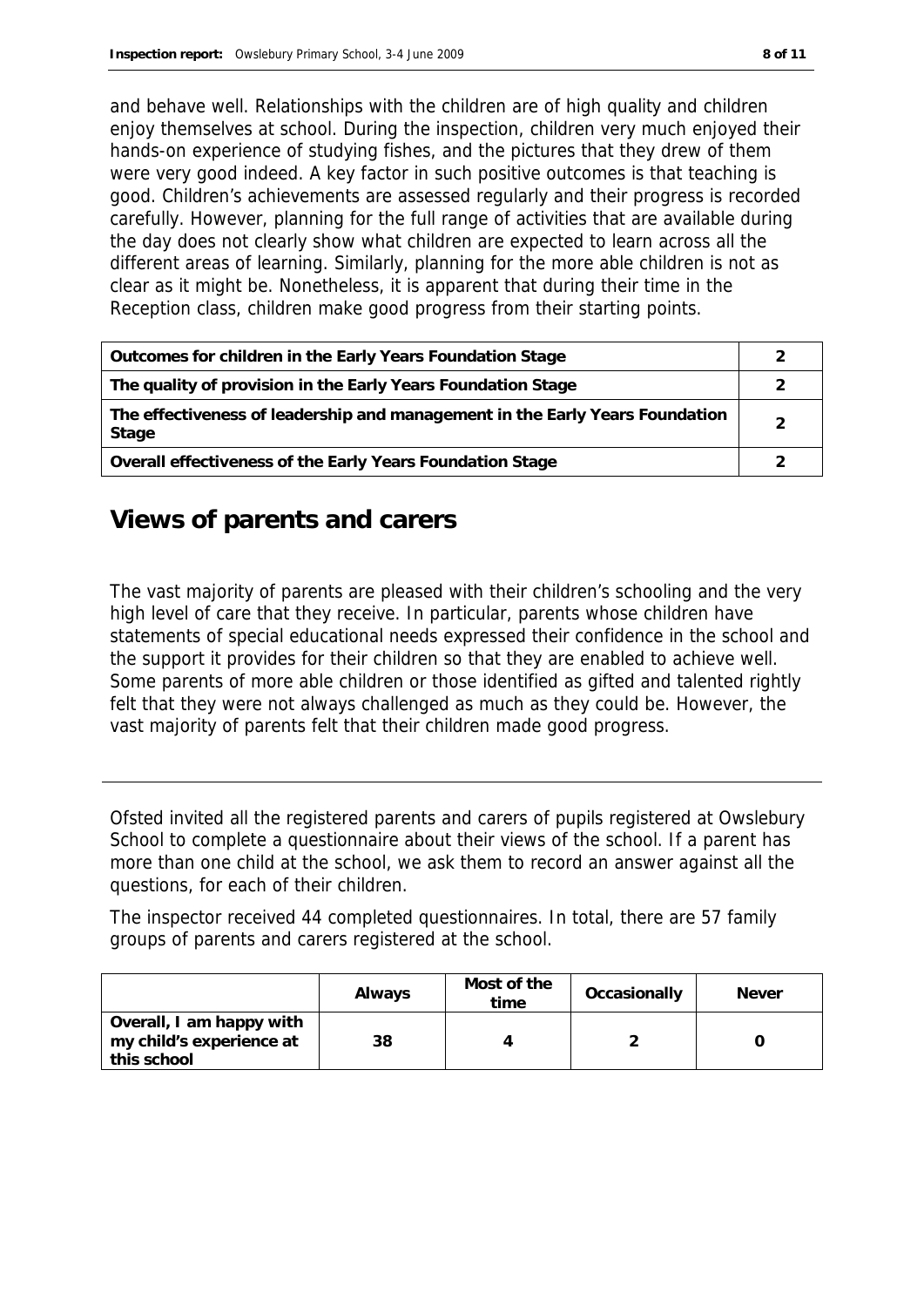# **What inspection judgements mean**

| Grade   | Judgement    | Description                                                                                                                                                                                                                                                                          |
|---------|--------------|--------------------------------------------------------------------------------------------------------------------------------------------------------------------------------------------------------------------------------------------------------------------------------------|
| Grade 1 | Outstanding  | These features are highly effective. An outstanding<br>school provides exceptionally well for all its pupils' needs.<br>In 2007-8, 15% of schools were judged to be<br>outstanding.                                                                                                  |
| Grade 2 | Good         | These are very positive features of a school. A school<br>that is good is serving its pupils well. In 2007-8, 49% of<br>schools were judged good.                                                                                                                                    |
| Grade 3 | Satisfactory | These features are of reasonable quality. A satisfactory<br>school is providing adequately for its pupils. In 2007-8,<br>32% of schools were judged satisfactory.                                                                                                                    |
| Grade 4 | Inadequate   | These features are not of an acceptable standard. An<br>inadequate school needs to make significant<br>improvement in order to meet the needs of its pupils.<br>Ofsted inspectors will make further visits until it<br>improves. In 2007-8, 5% of schools were judged<br>inadequate. |

# **Common terminology used by inspectors**

| Attainment:                | the standard of the pupils' work shown by test and<br>examination results and in lessons.                                                                                                                                                                                                                                                                                 |
|----------------------------|---------------------------------------------------------------------------------------------------------------------------------------------------------------------------------------------------------------------------------------------------------------------------------------------------------------------------------------------------------------------------|
| Progress:                  | the rate at which pupils are learning in lessons and<br>over longer periods of time. It is often measured<br>by comparing the pupils' attainment at the end of a<br>key stage with their attainment when they started.                                                                                                                                                    |
| Achievement:               | the progress and success of a pupil in their<br>learning, training or development. This may refer<br>to the acquisition of skills, knowledge,<br>understanding or desired attributes. Attributes<br>include qualities or personal competencies which<br>are important to the development of the pupil; for<br>example personal, social, cultural, emotional or<br>health. |
| Capacity to improve:       | the proven ability of the school to continue<br>improving. Inspectors base this judgement on what<br>the school has accomplished so far and on the<br>quality of its systems to maintain improvement.                                                                                                                                                                     |
| Leadership and management: | the contribution of all the staff with responsibilities,<br>not just the headteacher, to identifying priorities,<br>directing and motivating staff and running the<br>school.                                                                                                                                                                                             |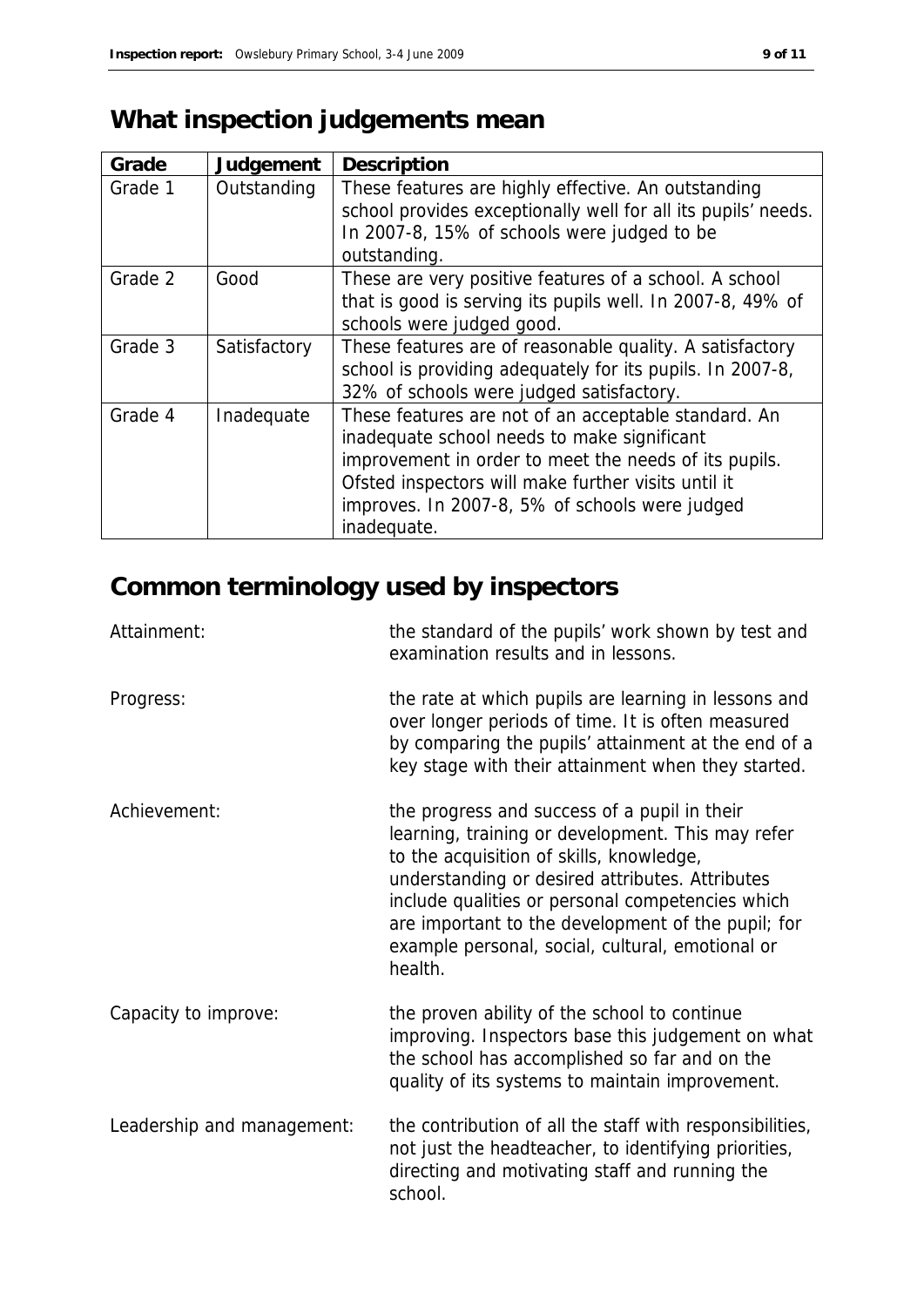

16 June 2009

Dear Pupils

**Inspection of Owslebury Primary School, Winchester, SO21 1LS**

Thank you for making me so welcome when I visited your school recently. I know that a lot of you were out playing cricket in a tournament on the second day that I was in school and I hear that you played very well – well done! While I was in school I enjoyed looking at your work and seeing the lovely art displays. I was also pleased to be able to talk to you and to find out why you enjoyed being at school. I soon discovered that your school is a good school and that:

- you all try very hard in your work and you reach good standards in what you do
- you say that lessons are fun and teachers help you with your learning and you are right because the teaching at your school is good and the curriculum is outstanding
- you behave well and have very good attitudes to work and all that you do
- you take your responsibilities very seriously, such as being a school councillor or a library monitor, and very much enjoy helping others in your community
- all the staff who work with you at school take very good care of you indeed and your parents are very pleased with the care you receive.

Some of you told me that sometimes you find work easy and some of your parents said this too. So I have asked your teachers to:

■ make sure that they plan their lessons so that all of you are challenged to do your best from the moment that your lessons begin.

I wish you all the best for the future.

Yours faithfully

Elisabeth Linley Her Majesty's Inspector